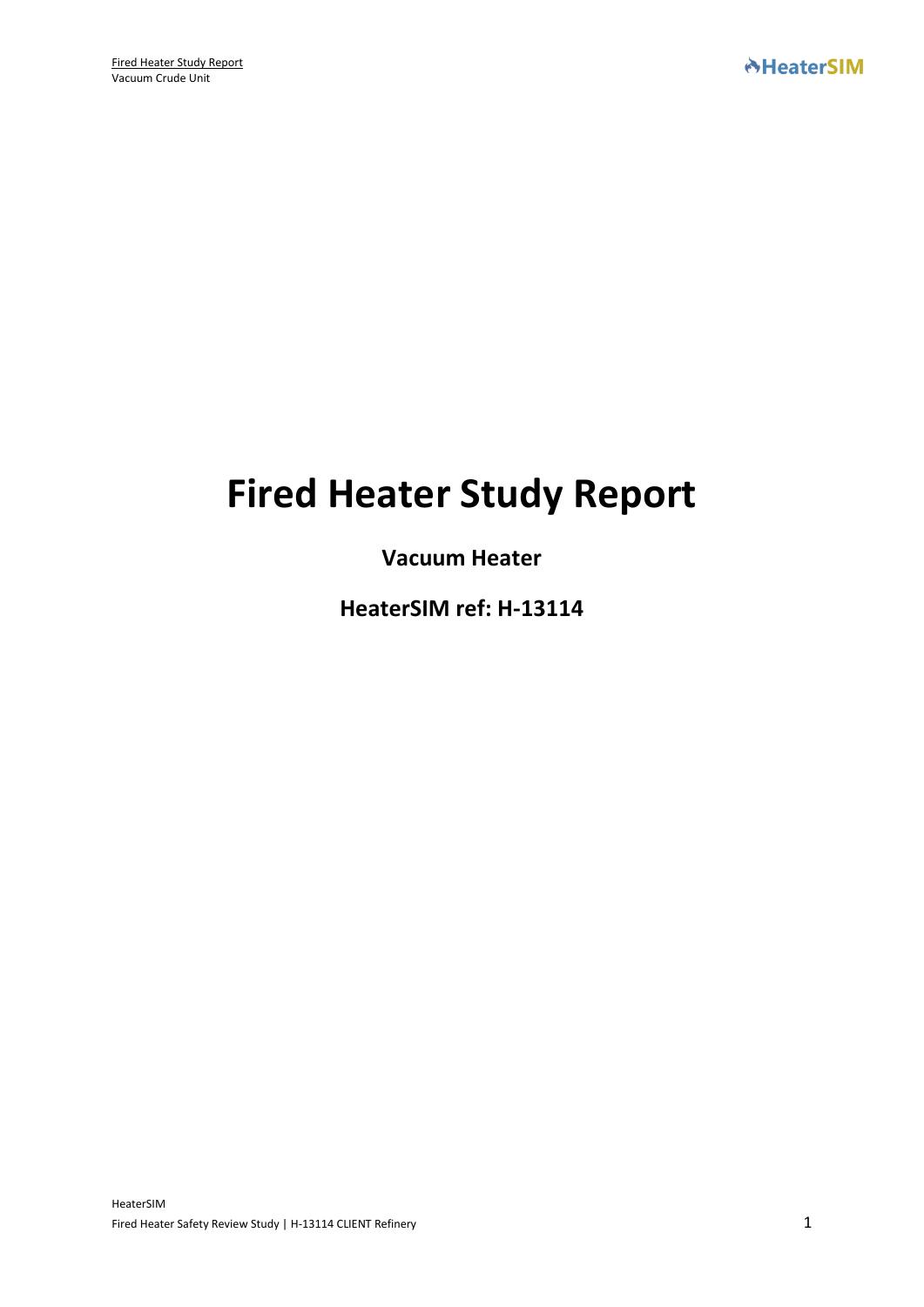# **1. Executive Summary**

This report is based around the Vacuum Fired Heater tag no. 1105-01 currently installed and in operation at the CLIENT Refinery facility. The heater was built in 1980 and is a Twin Cell Cabin Heater designed to achieve a maximum duty of 42.73 MW. The heater shares an extensive common duct and stack system with several other heaters.

The refinery have raised concerns about the high CO emission levels measured in the common stack and strongly suspects that the vacuum heater is responsible as the excessive CO is measured when the vacuum furnace is operating at its maximum rate. Thus, in accordance with CLIENT's request, the scope of this study is limited to the Vacuum furnace only and it is assumed that the other furnaces are operating normally and within their required emission limits.

CO is produced when there is insufficient oxygen for combustion which can arise by either:

- A restriction on the air supply
- An excessive supply of fuel to the burners creating 'fuel rich' conditions
- Damaged burner parts impacting upon the ratio between oxygen and fuel within the combustion zone.

This report details the investigation into the three main areas mentioned above, discussing potential causes and solutions where necessary.

The burners are Natural Draft type and from our visual inspection there were no blockages identified on the air wind boxes. However, the fuel pressure observed at site showed that one cell was being provided with higher pressure fuel than the other. This report investigates some of the potential reasons and consequences for this discrepancy and makes some recommendations in regards to resolving it.

A site survey was carried out as part of the study, where some general information and data points were collected. This data was then subsequently used to produce a heater simulation which would identify some key points of interest including Radiant section temperatures and maximum tube skin temperatures.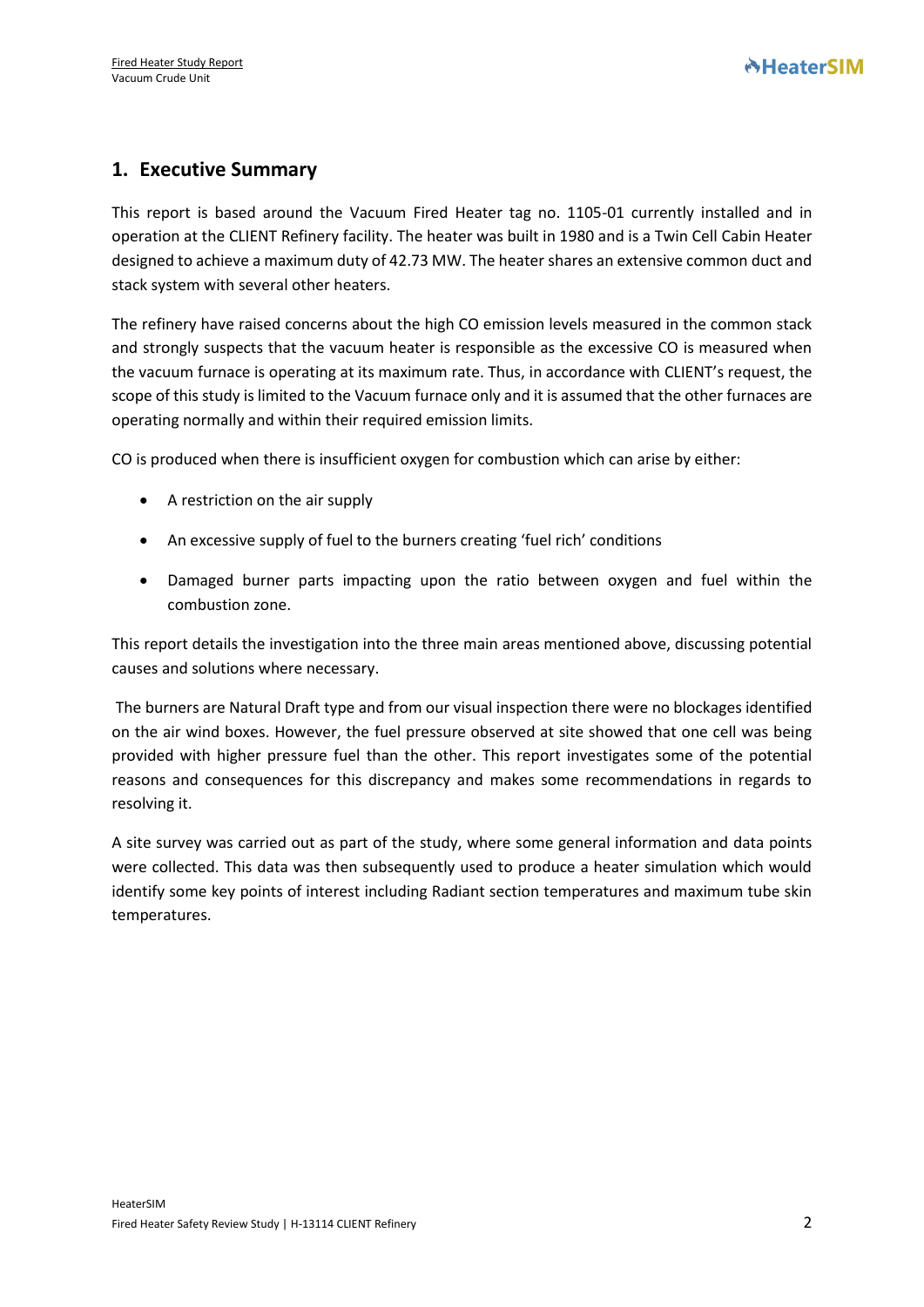#### 1.1. **Referenced Documents:**

This report should be read in conjunction with the following documents

- Fired Heater Datasheet (CLIENT document)
- Vacuum Unit P&ID (CLIENT document) Drawing no.:53.1100-06A
- Vacuum Unit P&ID (CLIENT document) Drawing no.:53.1100-06B

#### 1.2. **Abbreviations and Acronyms**

- AFR Air:Fuel Ratio
- LHV Lower Heating Value
- Mw Molecular Weight
- $\bullet$  P Pressure (Pa (a))
- $V Volume (m<sup>3</sup>)$
- $\bullet$  n = no. of moles
- R Gas Constant 8.314 J / mol K
- $\bullet$  T = Temperature (K)
- P&ID Process and Instrumentation Diagram
- PLC Programmable Logic Controller
- TSOV –Tight Shut Off Valve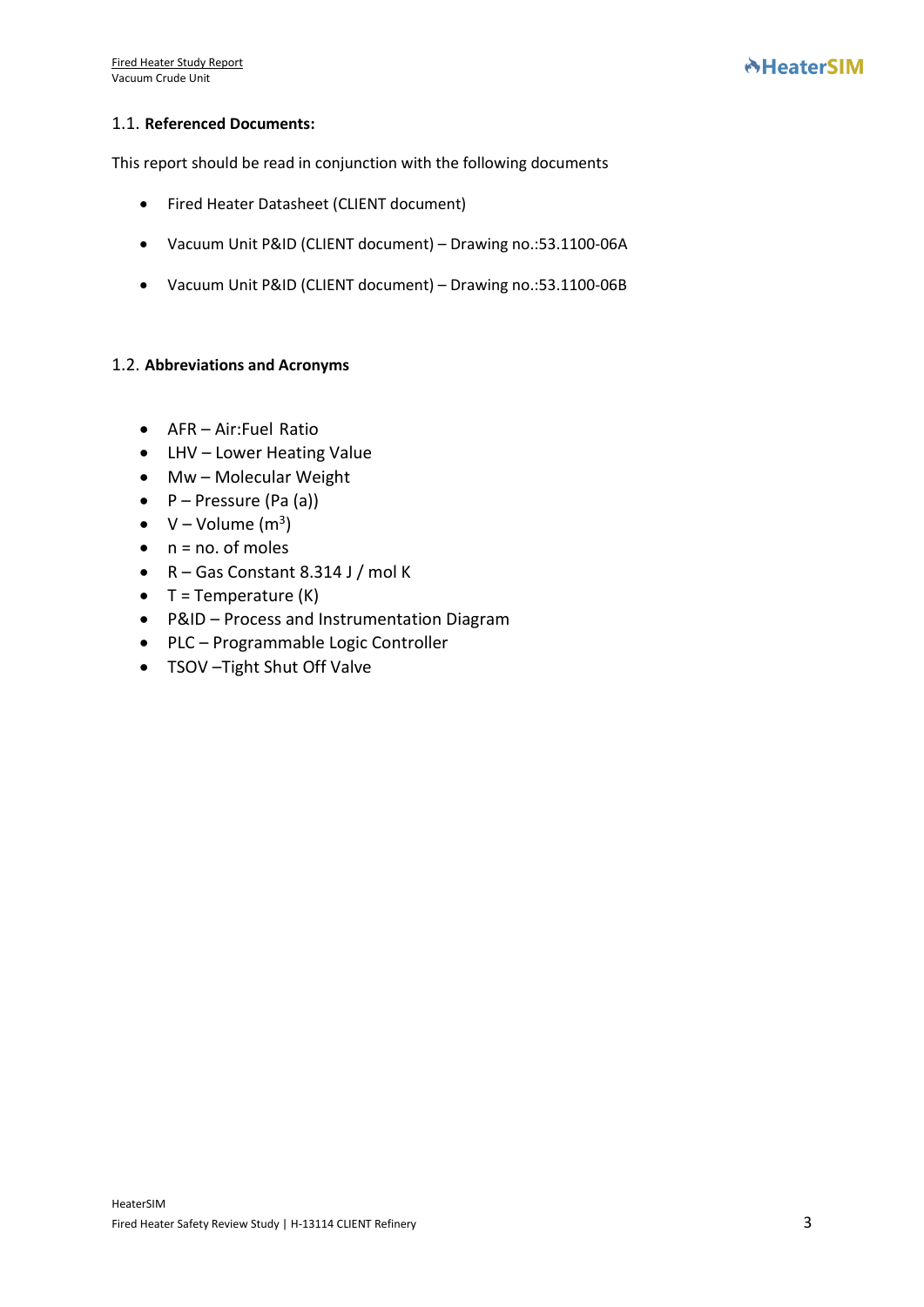# **2. Introduction**

2.1. This report examines the Vacuum Heater 1105-01 at the CLIENT Refinery, which has a Twin Cell Cabin configuration with a common convection section and a shared ducting and stack system. There are a total of 20 natural draft burners (10 per cell) located in the floor.



2.2. The fuel gas supplied to each radiant cell is modulated by a separate Pressure Control Valve (PCV) that is linked on a control loop with the process outlet temperature of the respective cell. Site measurements showed a discrepancy between the fuel gas pressures downstream of the valves, despite being at very similar open positions.

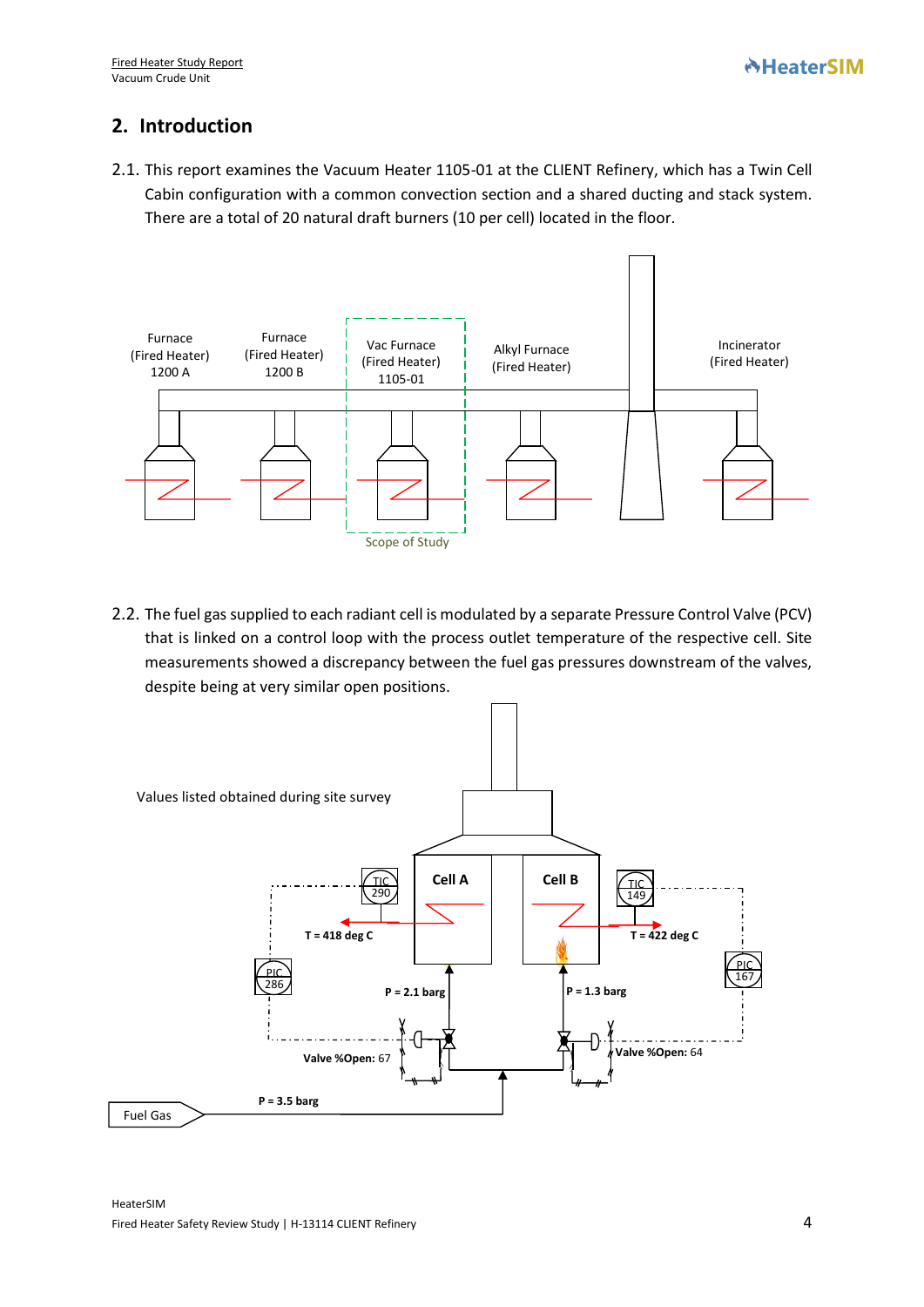# **3. Methodology**

- 3.1. Based on the site data received and heater design documents from CLIENT, a series of simulations and calculations were carried out with the key points of interest being:
	- 3.1.1. **Coking/Fouled Layer Thickness (section 5):** The thickness layer may have some impact upon the CO2 produced, as an increased coke/fouled layer would mean that a greater amount of heat is required in order to maintain the required process outlet temperature. This greater heat requirement would mean that the fuel gas PCV valves would open more and possibly supply an excessive amount of fuel gas for the air available would'nt air flow rate increase accordingly though with control system
	- 3.1.2. **Fuel Gas Pressure Supply (section 6):** Faults within the fuel gas pressure supply control system (either within mechanical aspects or instrumentation) may lead to an excessive fuel supply in relation to the available combustion air and potential CO production as a result.
	- 3.1.3. **Burner Malfunction (section 7):** Malfunctions within the burner itself can have an impact upon the fuel-air ratio of mixing within the burner and sub-stoichiometric combustion zones (mixing efficiency can be compromised), producing CO.
	- 3.1.4. **Draft Analysis:** From our experience with such common heater duct systems, in max firing cases whereby all heaters are operating at their maximum duty the load on the ducting and stack system could be such that the available draft for the vacuum heater is reduced. However, our visual inspection and the measured draft data did not show any indication that the vacuum heater was struggling for draft, thus such analysis is not discussed within this report.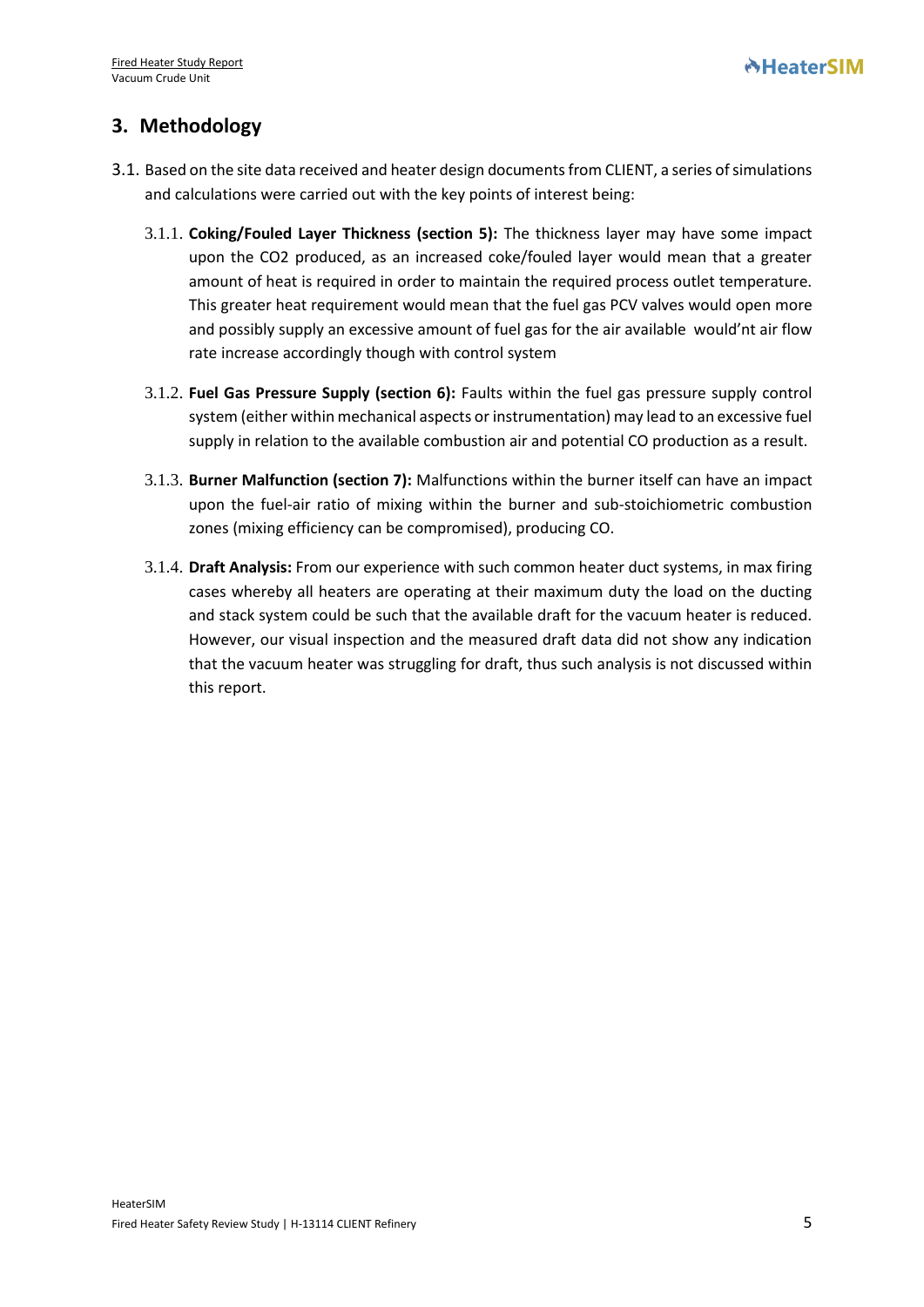# **4. Simulation**

The summary of simulation model and calculation is as follows (please see our attached heater datasheet for further details):

#### 4.1. **Mechanical Data**

| <b>Parameter</b>               | <b>Dimension</b>       |  |  |
|--------------------------------|------------------------|--|--|
| Heater Design Configuration:   | Twin Cell Cabin Heater |  |  |
| Radiant Height:                | 9                      |  |  |
| Radiant Tube Effective Length: | 20 <sub>m</sub>        |  |  |
| Convection Effective Length:   | 18 <sub>m</sub>        |  |  |
| <b>Coil Tube Material</b>      | A335 P9                |  |  |

#### 4.2. **Process Data**

| <b>Parameter</b>          | <b>Design Case (per CLIENT datasheet)</b> |  |
|---------------------------|-------------------------------------------|--|
| Total Process flow (kg/s) | 85.83                                     |  |
| Inlet Temperature deg C   | 272                                       |  |
| Outlet temperature deg C  | 418                                       |  |
| Fuel Type                 | <b>Fuel Gas</b>                           |  |
| Excess Air %              | 15%                                       |  |
| Ambient Air Temperature   | 15.5                                      |  |

#### 4.3. **Fuel Gas Composition**

| <b>Component</b>               | Mol % |  |
|--------------------------------|-------|--|
| H <sub>2</sub>                 | 20    |  |
| N <sub>2</sub>                 | 9     |  |
| CO                             | 0.8   |  |
| CO <sub>2</sub>                | 1.3   |  |
| CH <sub>4</sub>                | 30    |  |
| CH <sub>2</sub> H <sub>6</sub> | 17    |  |
| $C_3H_8$                       | 4.5   |  |
| $C_4H_{10}$                    | 0.2   |  |
| $C_4H_{10}$                    | 0.6   |  |
| C <sub>2</sub> H <sub>4</sub>  | 14.5  |  |
| $C_3H_6$                       | 2.5   |  |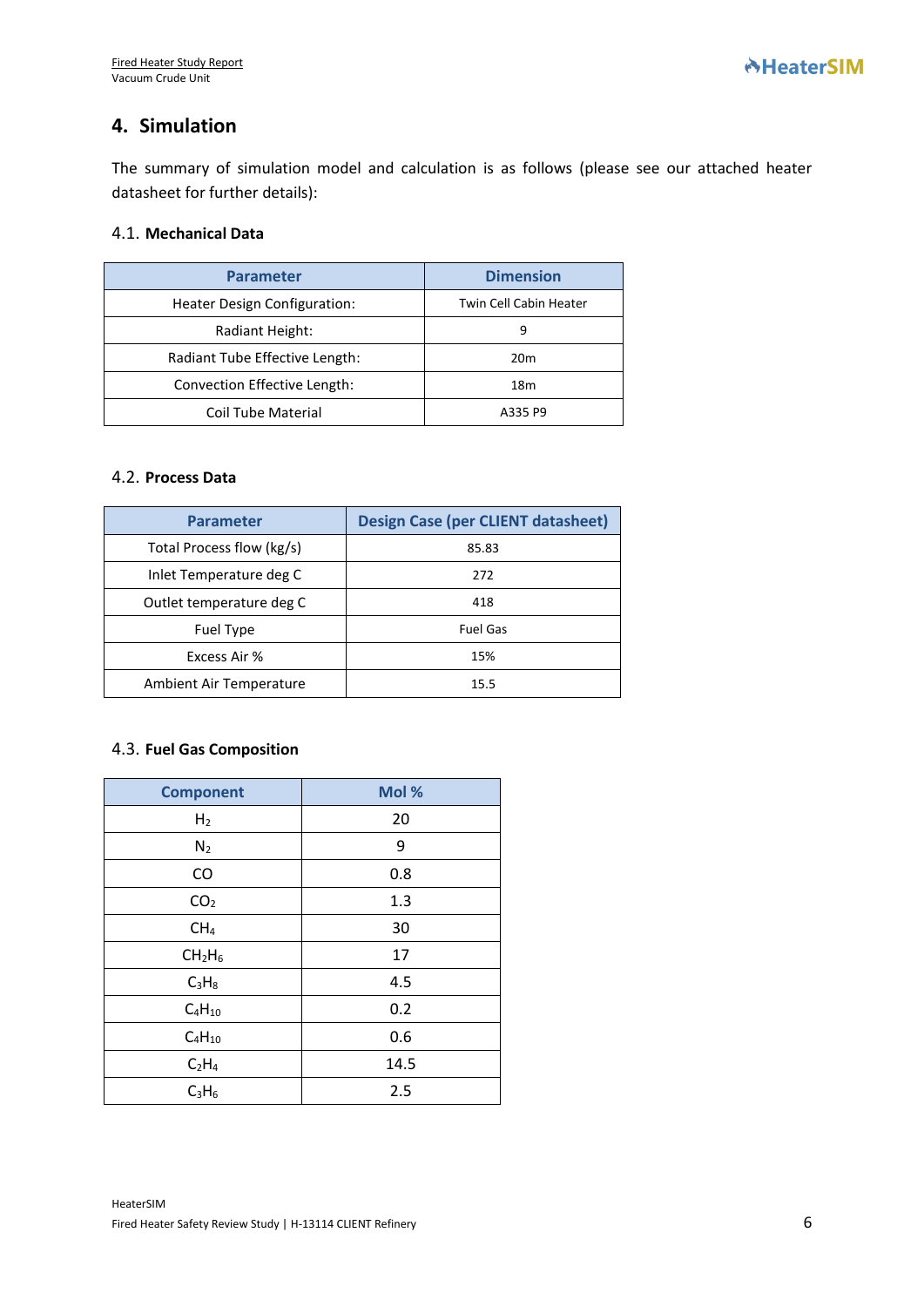## 4.4. **Simulation Results**

| <b>Item</b>                                       | <b>Design Case (per CLIENT datasheet)</b> |  |  |
|---------------------------------------------------|-------------------------------------------|--|--|
| Total Heat Absorbed, MW                           | 42.73                                     |  |  |
| Heat Release, MW                                  | 53.231                                    |  |  |
| Excess Air, %                                     | 15                                        |  |  |
| Flue gas flow rate, kg/s                          | 21.6                                      |  |  |
| Flue gas temp. at arch, $^{\circ}$ C              | 766                                       |  |  |
| Flue gas temp. leaving convection, <sup>o</sup> C | 349                                       |  |  |
| Max Tube Temp. °C                                 | 518                                       |  |  |
| Combustion Air flow, kg/s                         | 20.34 (10.17 per cell)                    |  |  |
| Avg. Radiant Flux $W/m^2$                         | 24,483                                    |  |  |

#### 4.5. **Flue gas composition (design case – i.e. complete combustion)**

| <b>Component</b> | Mol % (wet basis) |  |  |
|------------------|-------------------|--|--|
| CO <sub>2</sub>  | 9.3               |  |  |
| H <sub>2</sub> O | 16.0              |  |  |
| N <sub>2</sub>   | 72.2              |  |  |
|                  | 2.5               |  |  |

#### **General Analysis of Results**

- 4.6. The simulation model results above described the intended operational conditions of the heater. The calculated temperatures and flux are consistent with modern heaters built in accordance with API 560.
- 4.7. The flue gas composition described above is based on a particular fuel composition with 15% excess air level as per the original fired heater datasheet. Variations in the fuel composition will have a direct result on the composition of the fuel gas. It is also important to consider the amount of CO within the fuel gas itself, as this may have a direct impact upon the CO emission readings.
- 4.8. However, for the purpose of this study, it has been assumed that the fuel gas composition will not significantly deviate from the composition described above.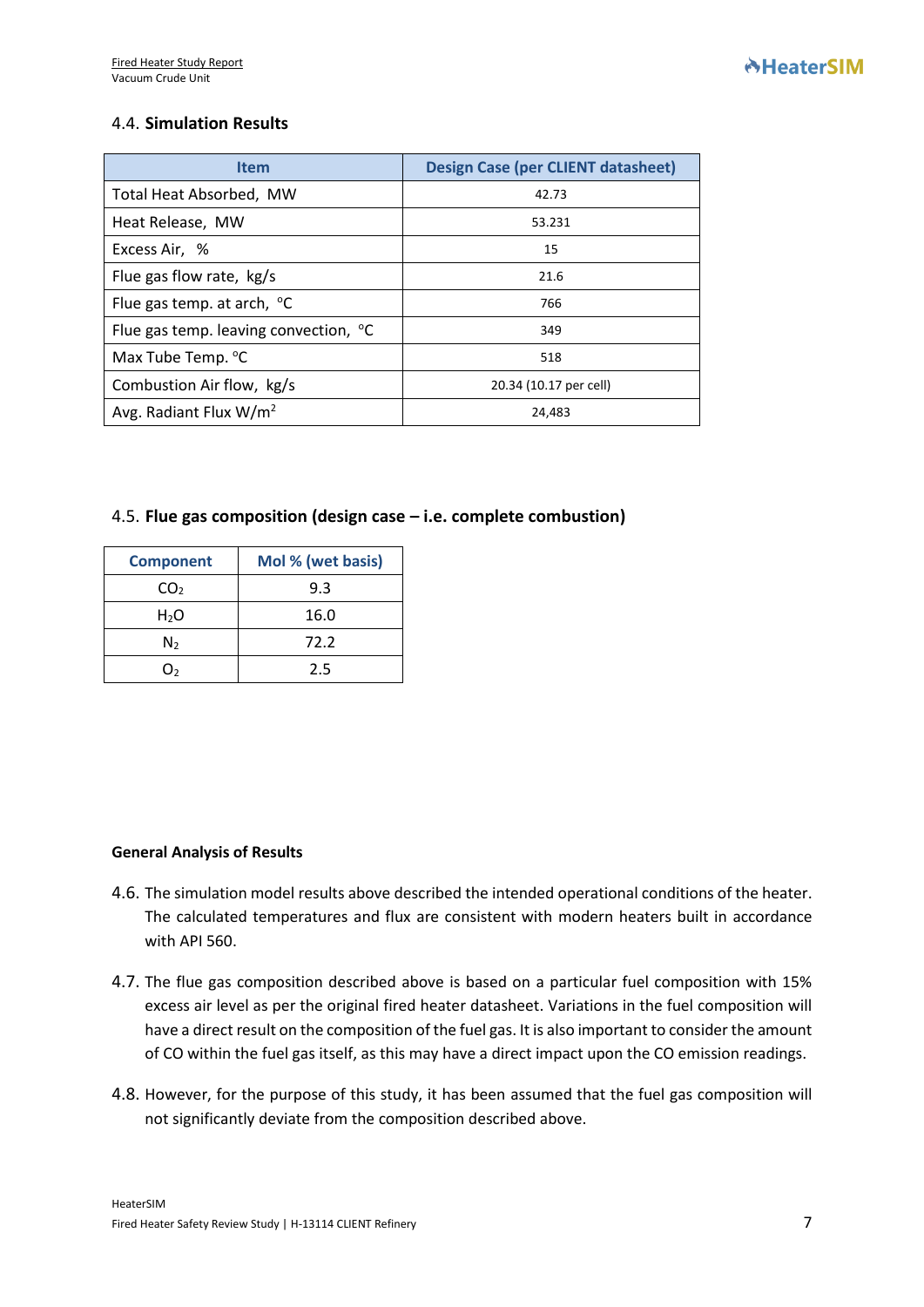# **5. Coking/Fouled Layer Thickness within the process coils**

5.1. The simulation software does not produce any meaningful predictions in regards to actual coking thickness rates (amount of coking formed within a given period). Nonetheless, we have conducted simulations with various fouling factorsin an attempt to examine the effects of various thickness upon required firing rates to achieve the specified process outlet temperature.

| Fouling Factor (K $m^2$ /W)         | 0.0002 | 0.0004 | 0.0006 | 0.0008 | 0.001  | 0.002  |
|-------------------------------------|--------|--------|--------|--------|--------|--------|
| <b>Firing Rate (MW)</b>             | 52.928 | 53.084 | 53.229 | 53.379 | 53.566 | 54.345 |
| <b>Excess Air %</b>                 | 15.67  | 15.33  | 15.01  | 14.69  | 14.29  | 12.65  |
| Max Tube Temperature <sup>o</sup> C | 490    | 499    | 508    | 518    | 529    | 574    |

#### **Table showing coking thickness and required firing rates and true excess air amounts:**

Note: Fouling factor of 0.002 K m<sup>2</sup> /W is considered an extreme scenario and considerably greater than the highest values recommended by TEMA Standards. Even at these extreme cases the excess air available is still above 10%

5.2. The results above demonstrate that an increased coking thickness within the process coils will increase the amount of firing required (as expected), the extent of additional firing is not such whereby sub- stoichiometric conditions can be realistically expected. Firing rate increase is negligible

## **6. Burner Damage**

- 6.1. It was observed that the burner at the end of each radiant cell showed an unusual flame, with what appeared to be a large amount of dust particles. This 'dusty' flame extended upwards significantly and would occasionally lick the roof tubes and supports. This abnormality was visible on the terminal end burner in each cell and can be indicative of CO production.
- 6.2. The fact that the affect was only apparent on particular burners highlights the distinct possibility of a fault within the actual burner itself. From discussions with CLIENT site engineers, it was understood that extensive sections of fuel lines had solid contaminant deposits. The fuel lines had been recently cleaned and the solid deposits removed. However, the burner may have been damaged during the period of operating with such contaminated fuel. For example, the solid contaminants may have caused erosion/corrosion/blockage? of the burner fuel tips.



- 6.3. Such damage to the tips may result in an excess of fuel being introduced into the furnace, giving rise to local sub-stoichiometric combustion conditions.
- 6.4. There could be other mechanical aspects of the burner that have been damaged resulting in the imbalance between fuel and air. Whilst there were no immediately apparent external malfunction characteristics, often such problems are identified during shutdown periods when the burners can be more closely inspected.

# **7. Fuel Pressure**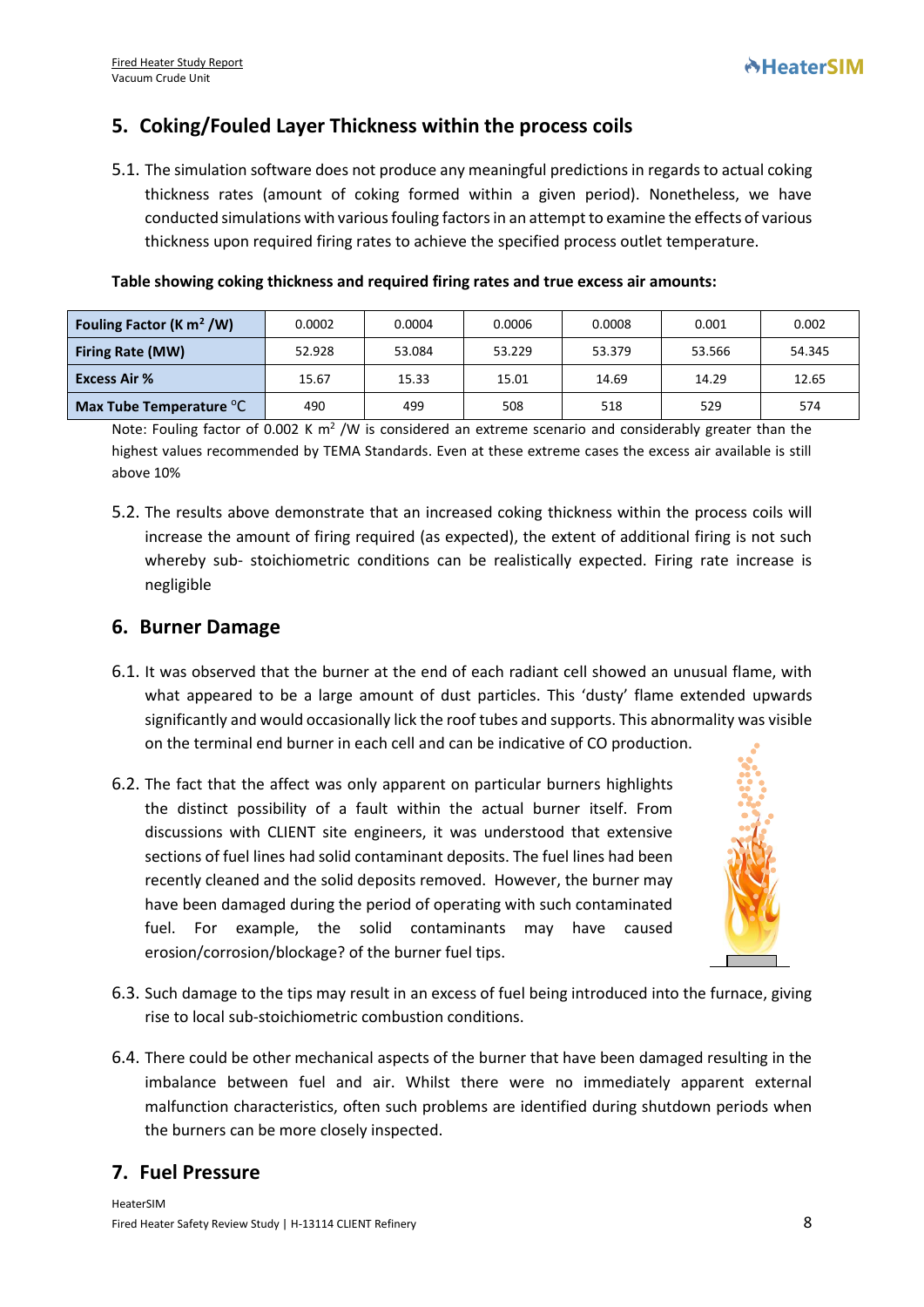- 7.1. During the site survey, it was observed that Cell A was being provided with 2.1 barg fuel gas pressure whilst Cell B was only being provided with 1.3 barg, despite the process outlet temperatures and flow rates at each cell being equal (418oC). Although the flame lengths and diameters were not noticeably different, the flames in cell B were slightly more luminous than those in Cell A. The luminescence of the flame is an indicative measure of oxygen availability for combustion, since flames with high O2 availability are less luminous.
- 7.2. Despite the valves having very similar open positions, there was a discrepancy between the downstream pressures of each valve. The different fuel supply pressures under isothermal conditions would mean that different amounts of fuel flow rates are being provided to each cell. It was calculated that the cell with the lower pressure would actually have a greater fuel flow than the higher pressure cell since the fuel will have a reduced path of resistance via the low pressure route (note: as the valves have essentially the same %open position, the pressure drop across each can be assumed to be equal).



7.3. Considering that the valves are in the same position, equal pressure losses would apply to each valve and the incoming flow has the same flow area across the valve in either branch. Thus, the valves are not consequential in the analysis and the incoming flow of gas is more likely to flow down the greater pressure gradient in an attempt to equalise the pressure.

#### **Assumptions:**

- Fuel piping serving each cell is in a general symmetrical arrangement
- All manual valves in the fuel line are open
- Elevation changes and liquid slug formation is negligible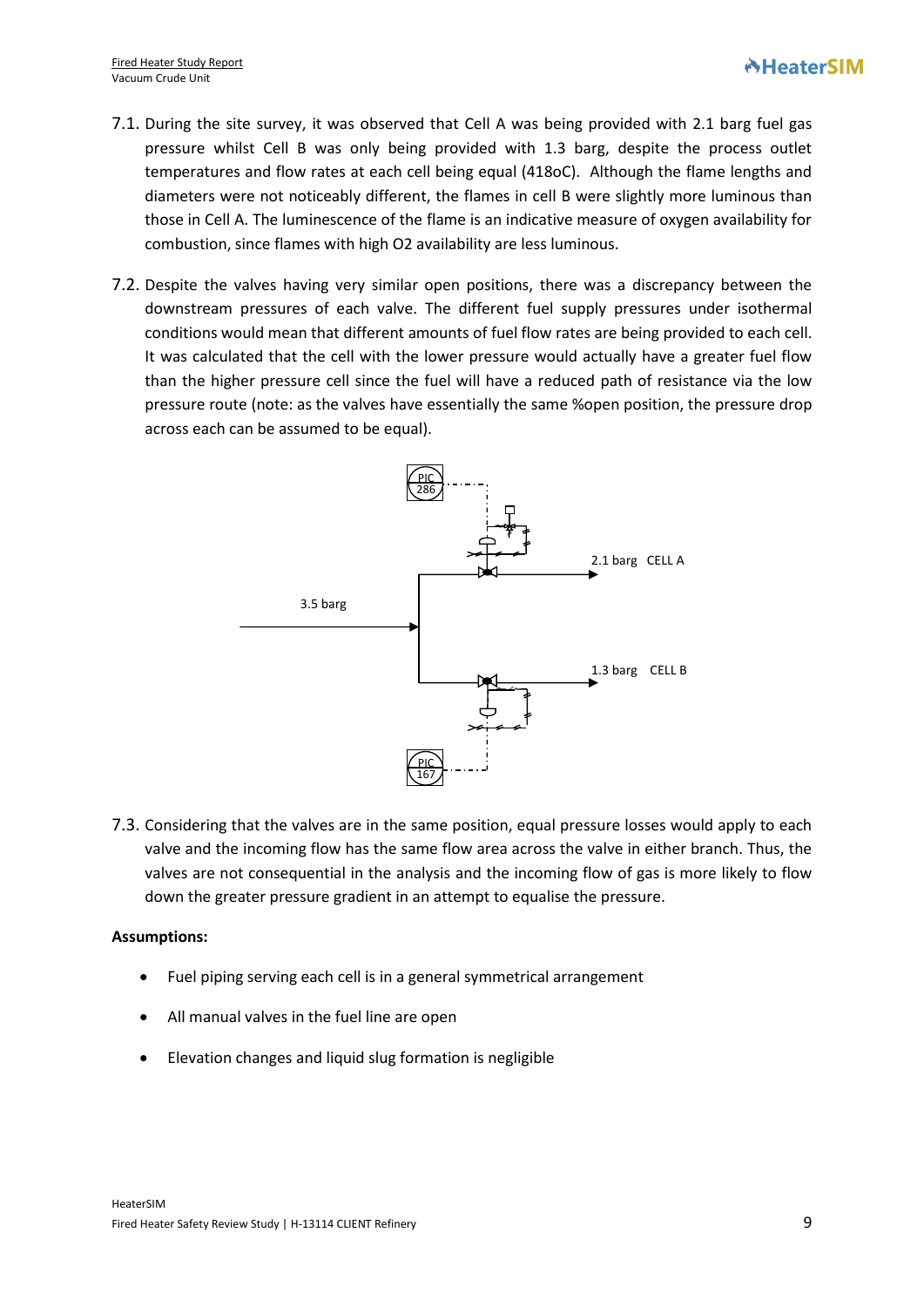#### **Calculations:**

Difference in density between 2.1 barg and 1.3 barg

PV = nRT (Ideal Gas Law Equation)

 $(P * Mw) / RT = (n * Mw) / V = density (g/m3)$ 

| Cell A $(\omega$ 2.1 barg)                    | Cell B $(\omega$ 1.3 barg)                    |
|-----------------------------------------------|-----------------------------------------------|
| $Mw = 21.1$                                   | $Mw = 21.1$                                   |
| $P = 310,000$ Pa (a) $(2.1$ barg)             | $P = 230,000$ Pa (a) $(1.3 \text{ barg})$     |
| $R = 8.314$                                   | $R = 8.314$                                   |
| $T = 288$ K (ambient temperature)             | $T = 288 K$ (ambient temperature)             |
|                                               |                                               |
| $(310000 * 21.1) / (8.314 * 288) = 2732 g/m3$ | $(230000 * 21.1) / (8.314 * 288) = 2027 g/m3$ |
| $=$ 2.73 kg/m3                                | $=$ 2.03 kg/m3                                |
|                                               |                                               |

- 7.4. Difference between the two densities at the respective conditions:
- 7.5. Density difference = 2.73 2.03 = 0.7 kg/m3
- 7.6. In an attempt to equalise the pressure, there will be an additional 0.7 kg per m3 flowing to CELL B instead of CELL A. Of course, because the system is continuous the pressure will never equalise and there will remain a discrepancy in the flow.
- 7.7. So let's say the actual fuel flow rate required in Cell A is: 0.636 kg/s
- 7.8. Density: 2.73 kg/m3
- 7.9. Volume flow = 0.636 / 2.73 = 0.233 m3/s
- 7.10. Remembering that there will be an additional 0.7 kg per m3 flowing to CELL B instead of CELL A
- 7.11. Then additional mass flow to Cell B =  $0.7 * 0.233 = 0.1631 \text{kg/s}$
- 7.12. So mass flow to cell B =  $0.636 + 0.1631 = 0.8$  kg/s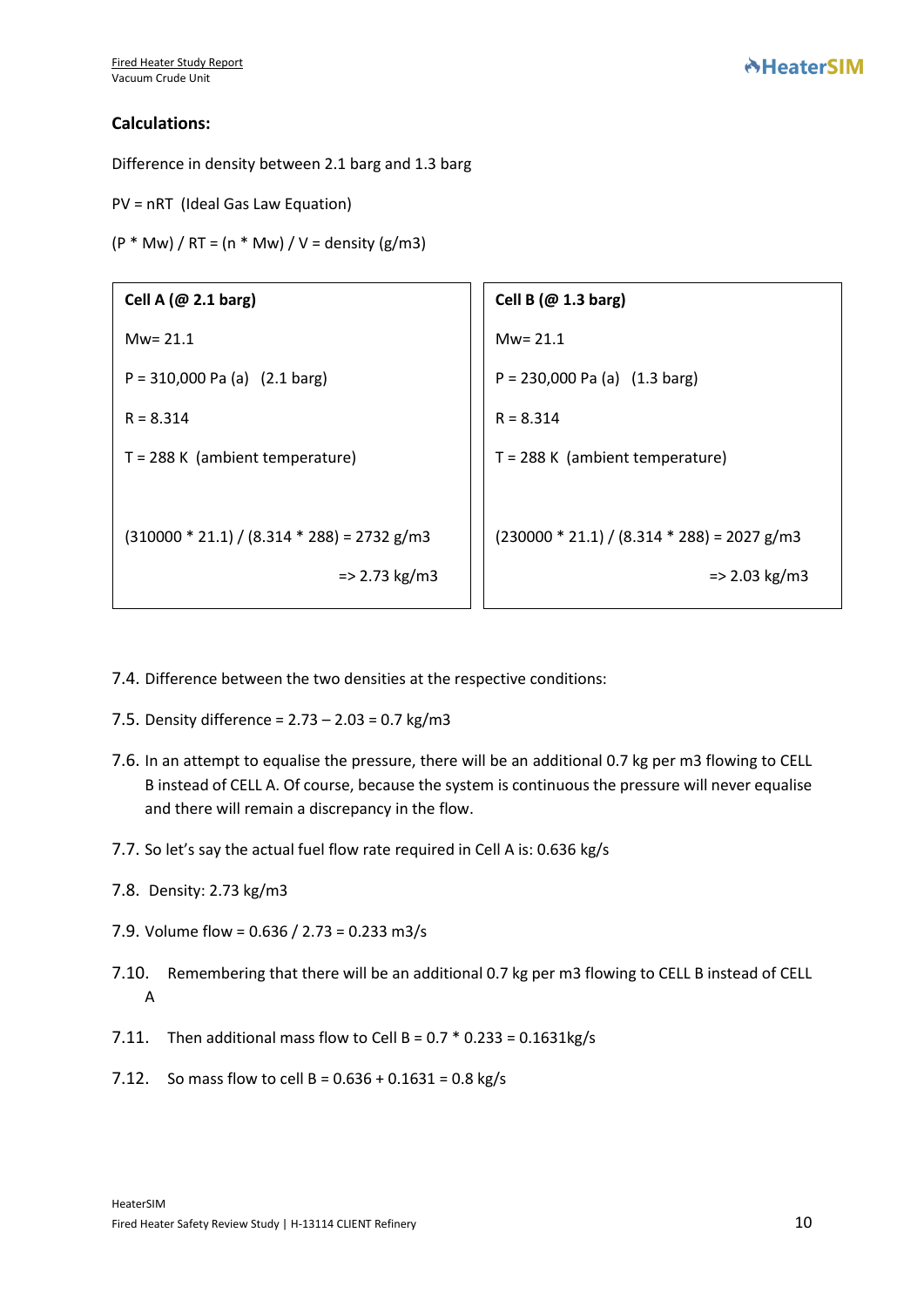- 7.13. LHV of Fuel: 41,837 kJ/kg
- 7.14. Minimum Air Fuel Ratio (AFR) = 13.9 (for stoichiometric combustion)
- 7.15. Maximum Air Flow Rate into each cell @ design duty: 11.05 kg/s
- 7.16. Cell A AFR: 11.05 / 0.636 = 17.4 (above 13.9, thus Combustion conditions OK)
- 7.17. Cell B AFR: 11.05 / 0.8 = 13.8 (below 13.9, CO production will to occur in real operating scenario)



The above conclusion also explains why Cell B consistently has a lower measured O2 reading in comparison to Cell A.

#### **Accounting for the additional heat release**

7.18. The calculations above demonstrate that there is a distinct mass flow imbalance between the two cells which gives rise to the production of CO at the higher operating ranges of the heater. However, it is important to realise that the fuel flow imbalance means that the cells will have different absorbed duties.

Heat Release = Fuel Flow (kg/s) \* LHV (kJ/kg)

Cell A Heat Release = (0.636 \* 41837) = 26.6 MW

Cell B Heat Release = (0.79 \* 41837 ) = 33.05 MW

(\* Note that for Cell B, the total flow of 0.8kg/s is not completely burnt due to insufficient air, thus 0.79 kg/s fuel noted above can be burnt completely at best)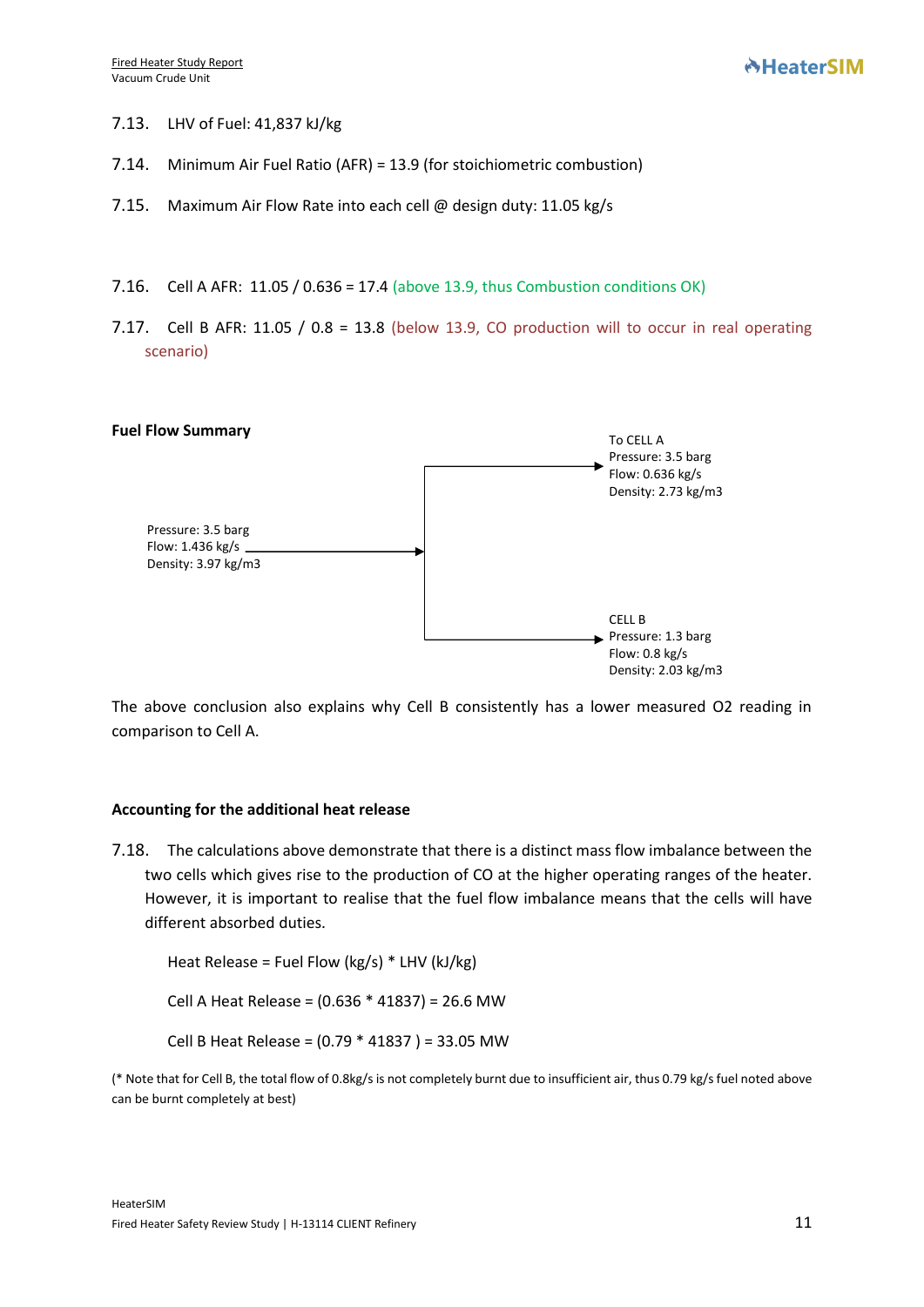- 7.19. Nonetheless, the measured process outlet temperatures for Cell A and Cell B were 418°C and  $422^{\circ}$ C respectively. Usually, this discrepancy between the temperature transmitters can be neglected, however in the case whereby one cell is being fired at a greater rate than the other, this difference would also be reflected in the measured process outlet temperatures of each cell.
- 7.20. These measured temperatures suggest that there is an imbalance in flows between the process passes. Several simulation models were prepared in order to determine the extent of the maldistribution and the results are summarised below:

| <b>Item</b>                   | <b>Cell A</b> | <b>Cell B</b> |
|-------------------------------|---------------|---------------|
| Total Heat Absorbed, MW       | 16.25         | 19.27         |
| Heat Release, MW              | 26.60         | 33.05         |
| Process flow, kg/s            | 42            | 50            |
| Temp. at arch, <sup>o</sup> C | 766           | 836           |
| Max Tube Temp. deg C          | 500           | 551           |
| Avg. Radiant Flux W/m2        | 23,963        | 28,957        |
| Combustion Air flow, kg/s     | 11.05         | 11.05         |
| Fuel gas flow rate, kg/s      | 0.636         | 0.8           |
| Excess Air, %                 | 25            | 0             |

#### **Current Operation Simulation Results of Each Cell**

7.21. It is considered fortunate that cell B with a greater firing rate also has a greater mal-distributed process flow rate. The process fluid measured temperature discrepancy would be more severe if Cell B had the lower process flow rate and could potentially result in disturbance in downstream process units/equipment.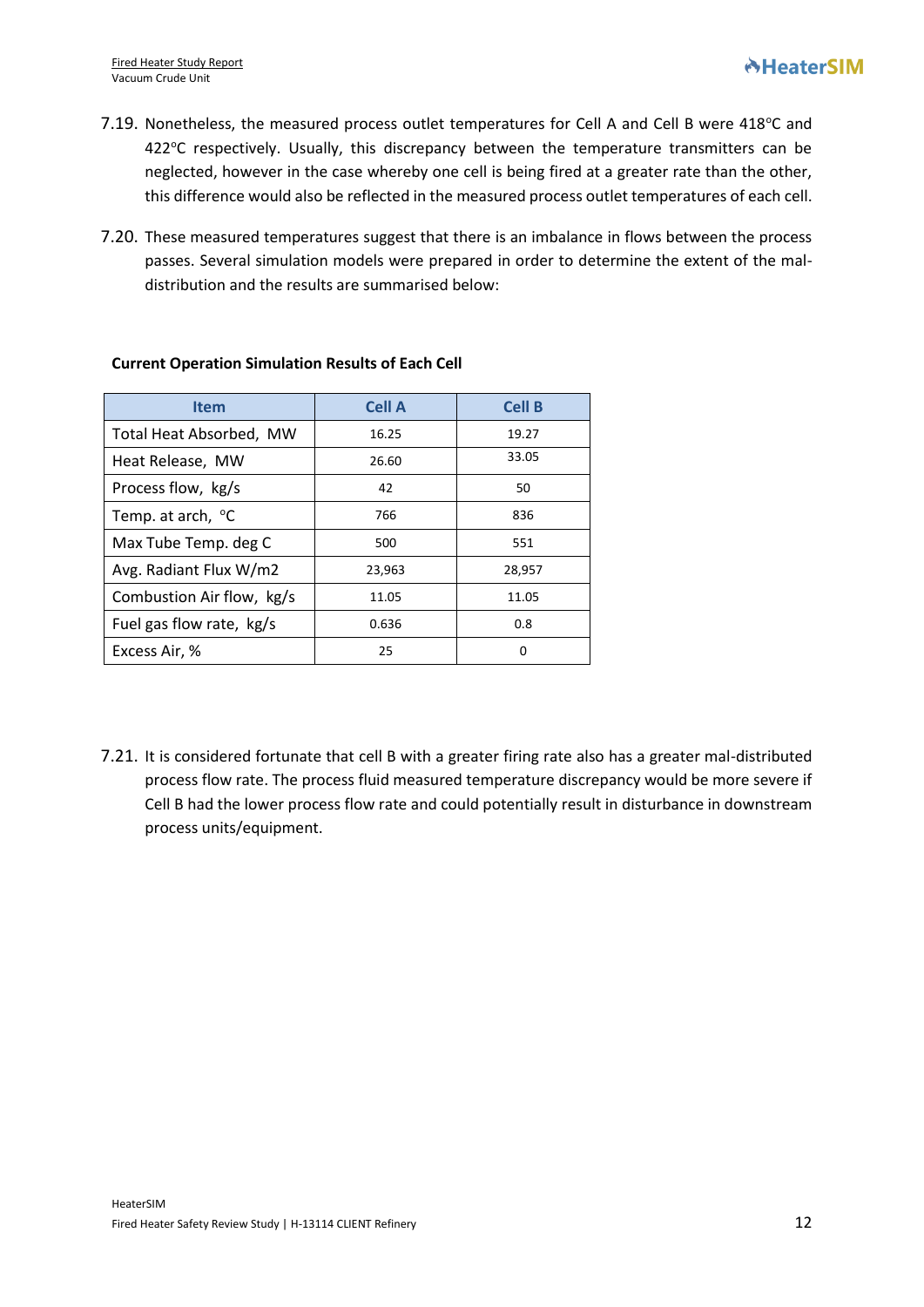#### 7.22. **Summary Model of Current Furnace Operation:**

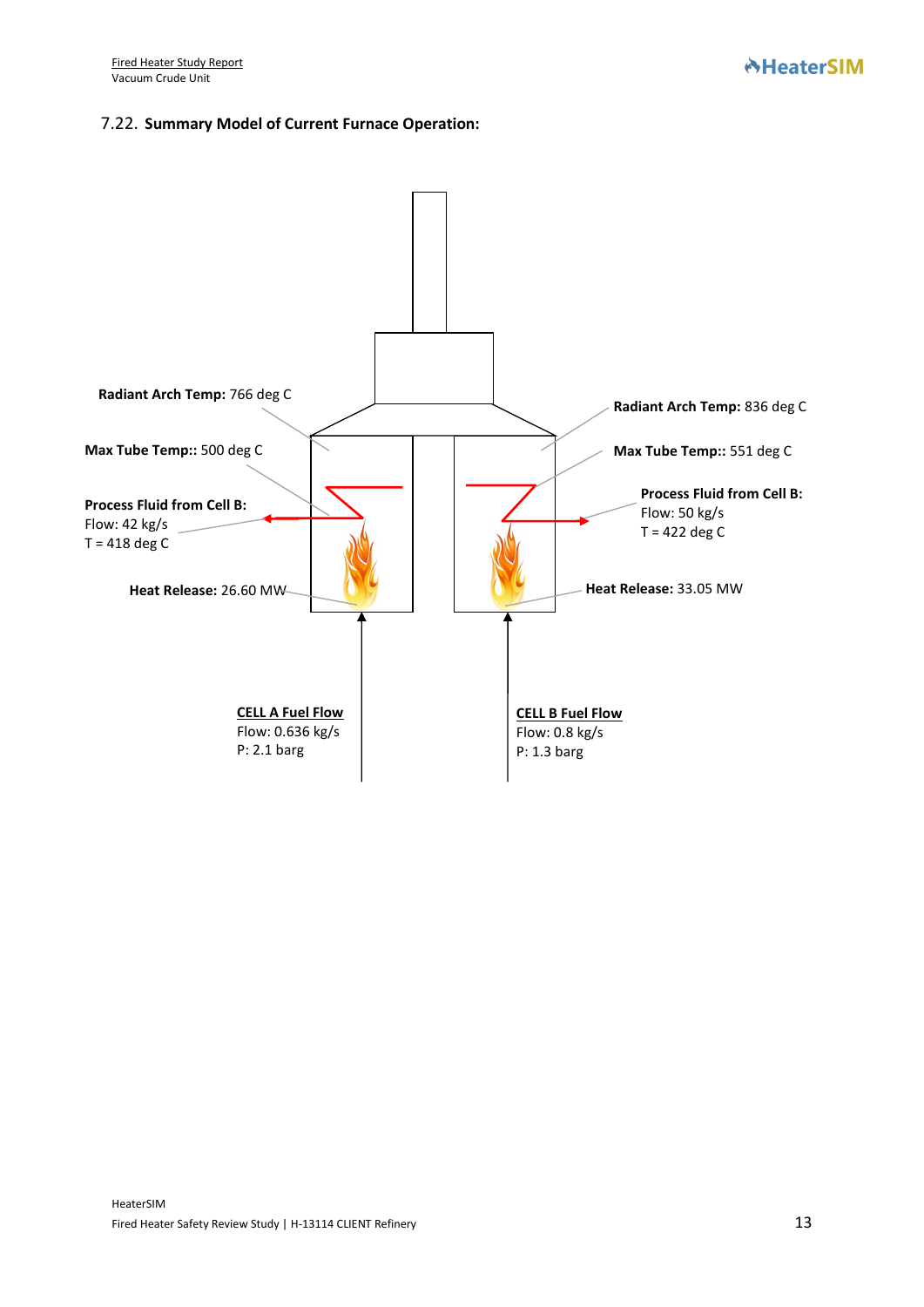# **8. Discussion**

- 8.1. This report has detailed the analysis conducted by HeaterSIM in relation to excessive CO emissions of the 1105-01 Vacuum Heater at the CLIENT Refinery. Our analysis has highlighted that the imbalanced fuel pressures supplied to each radiant cell (despite having the same % open positions) to be the cause for the fuel rich conditions in Cell B, thus leading to CO production.
- 8.2. From discussion with CLIENT site engineers, we understand that there has been recent fouling of the fuel lines by an unknown solid contaminant. It is therefore reasonable to expect that these solid contaminants may have eroded/corroded the burner fuel tips, which would mean that a significant amount of fuel gas is passed through the burner tips than intended at a given pressure, giving rise to poor air/fuel mixing and fuel rich combustion conditions.
- 8.3. Such deductions are also consistent with the difference in fuel line pressures downstream of the respective PCVs that have essentially the same % open positions. We have presented a quantitative analysis of the operating conditions that could arise from the discrepancy in fuel pressures and our results are consistent with the measured data from site.
- 8.4. We have also considered other possible causes for the excessive CO production which have been discussed within the report, including internal tube coking and burner malfunction. However, analysis of these aspects from collected data and visual inspection has not currently identified any credible issues that would give rise to the excessive CO production reported on site.
- 8.5. However, despite our analysis and presentation that the imbalanced fuel pressure to each cell is the likely cause for the CO production, the investigation has proved quite complex and there are a number of other issues which may be responsible for the excessive CO levels measured. Thus, we have prepared a list of recommendations which should be carried out or investigated at the earliest opportunity, in accordance with site convenience, shutdown periods and safety considerations:
	- 8.5.1. **Replace burner fuel tips on all burners:** It is understood from discussions with site engineers that there are sufficient spare tips in storage, thus such an action can be carried out quickly and with minimal cost. It is our expectation that such action would significantly reduce the discrepancy between the fuel pressures supplied to each radiant cell.
	- 8.5.2. **X-Ray Analysis of all fuel lines:** In order to identify possible blockages contributing to maldistribution of fuel.
	- 8.5.3. **Emission levels of the other heaters:** As per CLIENT request, this report assumes that the other heaters are operating correctly. However, as the CO measurement is recorded in the main stack, it is of considerable importance to confirm the emission levels of each heater over a sustained period, to ensure that this assumption is correct.